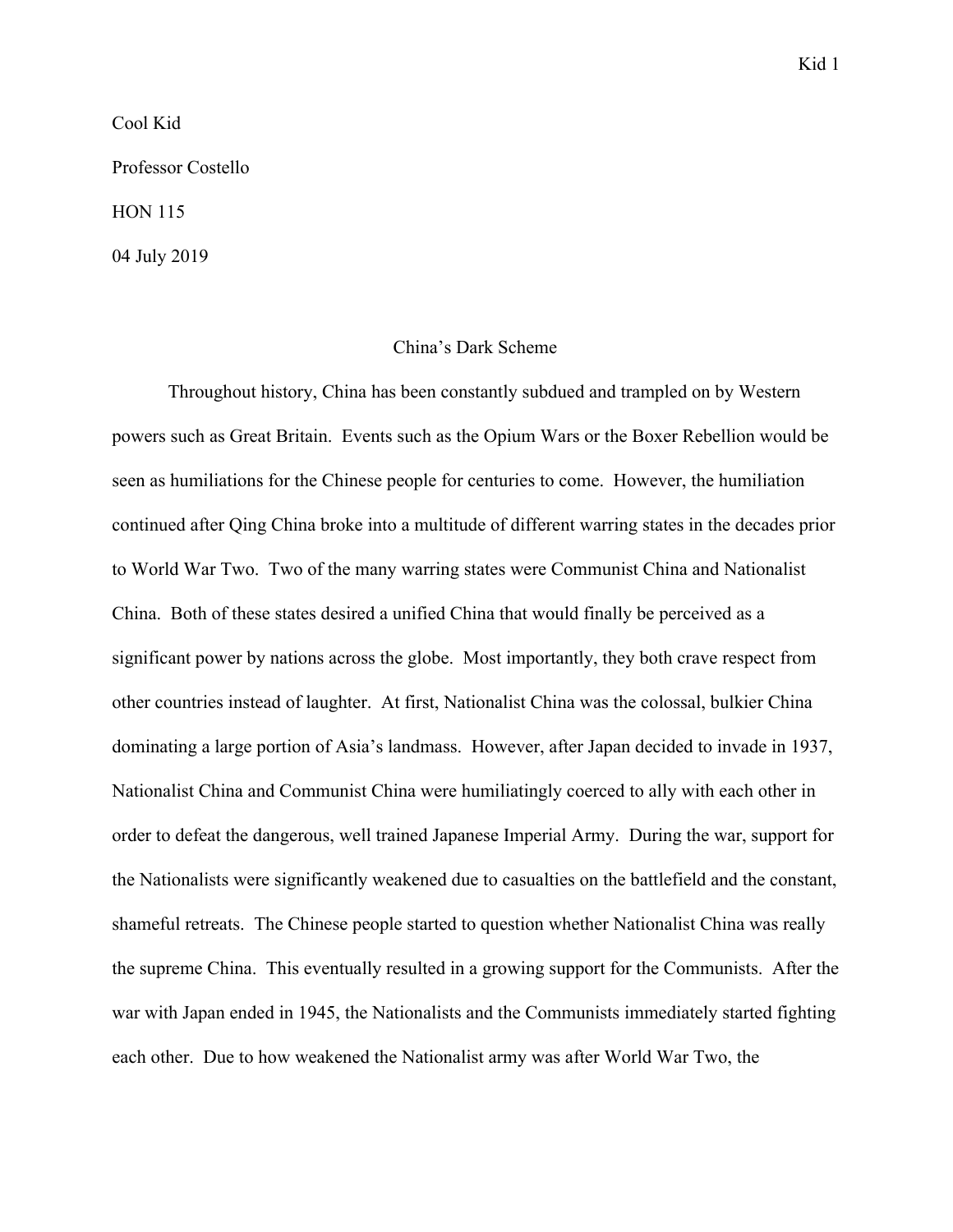Communists claimed the entirety of China as their own. After a few bumps in the road that included famines, massacres, and genocides, China was finally able to become a player on the global scale instead of a miniscule, peasant nation. Now, China's full potential is finally being realized by countries of the West such as the United States. The laughter has finally ceased, and fear has taken its place. Through the power of suppression, reliance, and investments abroad, China strives to dominate the Earth in a fashion unseen in both history and in the modern era.

By using the power of suppression, China will have the ability to bully its competitors and citizens into obediently listening to their commands. In 2020, China plans on requiring all citizens to register for a Social Credit System (Botsman). This system utilizes technology such as cameras and smartphones in order to enable China to rate all of its citizens on a scale of 350 to 950 (Botsman). A higher credit score would allow citizens to take out larger loans and travel more freely. Basically, the lives of ideal, obedient citizens become better and more convenient. On the other hand, a lower credit score will cripple an individual to the point that life would become inconvenient and unbearable. For instance, people with a low credit score may have their rights to travel revoked or loan capacities lowered. Through spying on citizens' movement with technology, China can proficiently rate each citizen using an algorithm that intelligently rates individuals up for acceptable behavior and lower individuals with unacceptable behavior. With this algorithm, the citizens of China will need to be conscious of every single action they take or else their lives may become intolerable with such a low credit score. Most importantly, the Chinese population will be unable to express their doubts about the Communist Party without taking a massive hit to their social credit score. The Chinese government will have a tight grip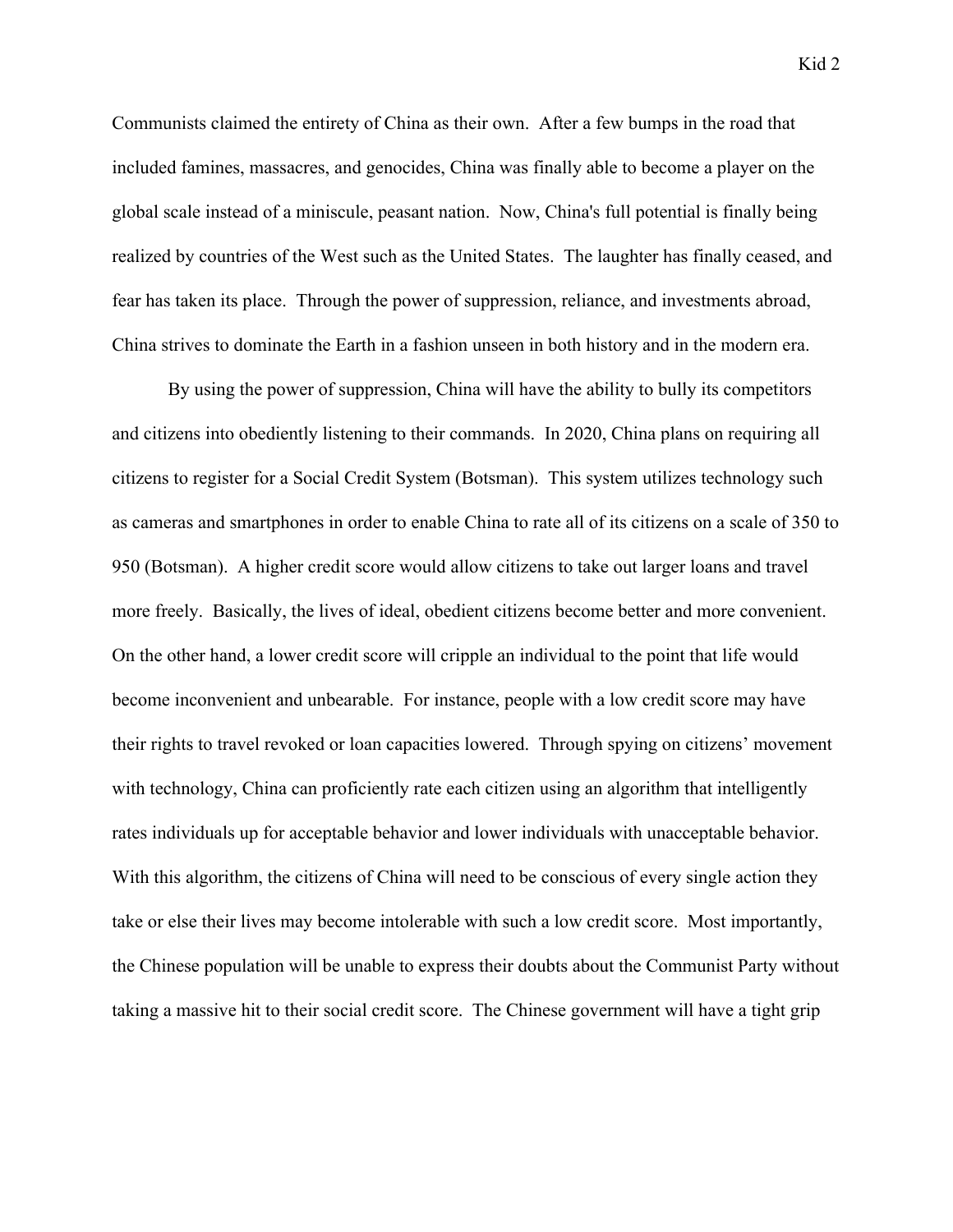Kid 3

on their citizens after this is enabled in 2020. Suppression of any actions or words against China will facilitate the government in their strategy to dominate the world.

In addition to these methods of suppression using technology, the Communist Party subtly extinguishes propaganda against China's interests within the innocent movie platform. In recent times, no hollywood movie has attempted to tarnished China's reputation. This is because "only 34 American films" are allowed to be aired on Chinese soil (Hendricks). With billions of dollars of profit at stake due to China's enormous population, Hollywood's movies must morph itself to fit China's agenda even if the United States and the west are harmed by such actions. This includes suppressing any sort of content that belittles China. On the other hand, Hollywood has no issues releasing movies such as Snowden that place the United States in a bad light. When people from around the world see Snowden or any movie depreciating the United States, the credibility of America and the west is placed into question. The fact that China's control over the movie industry surpasses America's control signals that the communist regime may already have more power than the United States. This suppression of the movie industry is quite troubling considering that many countries seem to underestimate the capabilities of this eastern nation.

China has committed a multitude of human rights violations against ethnic minorities in order to bolster control over the population and suppress disobedience. The ethnic minorities being suppressed and being held in quesitonable conditions are the Uighur Muslim populations in West China. Approximately "one million" Uighur Muslims are currently being held in conditions reminiscent of concentration camps (Irwin). "Mistreatments, torture, and mysterious deaths" are constant at these facilities (Irwin). The surface level reason for imprisoning these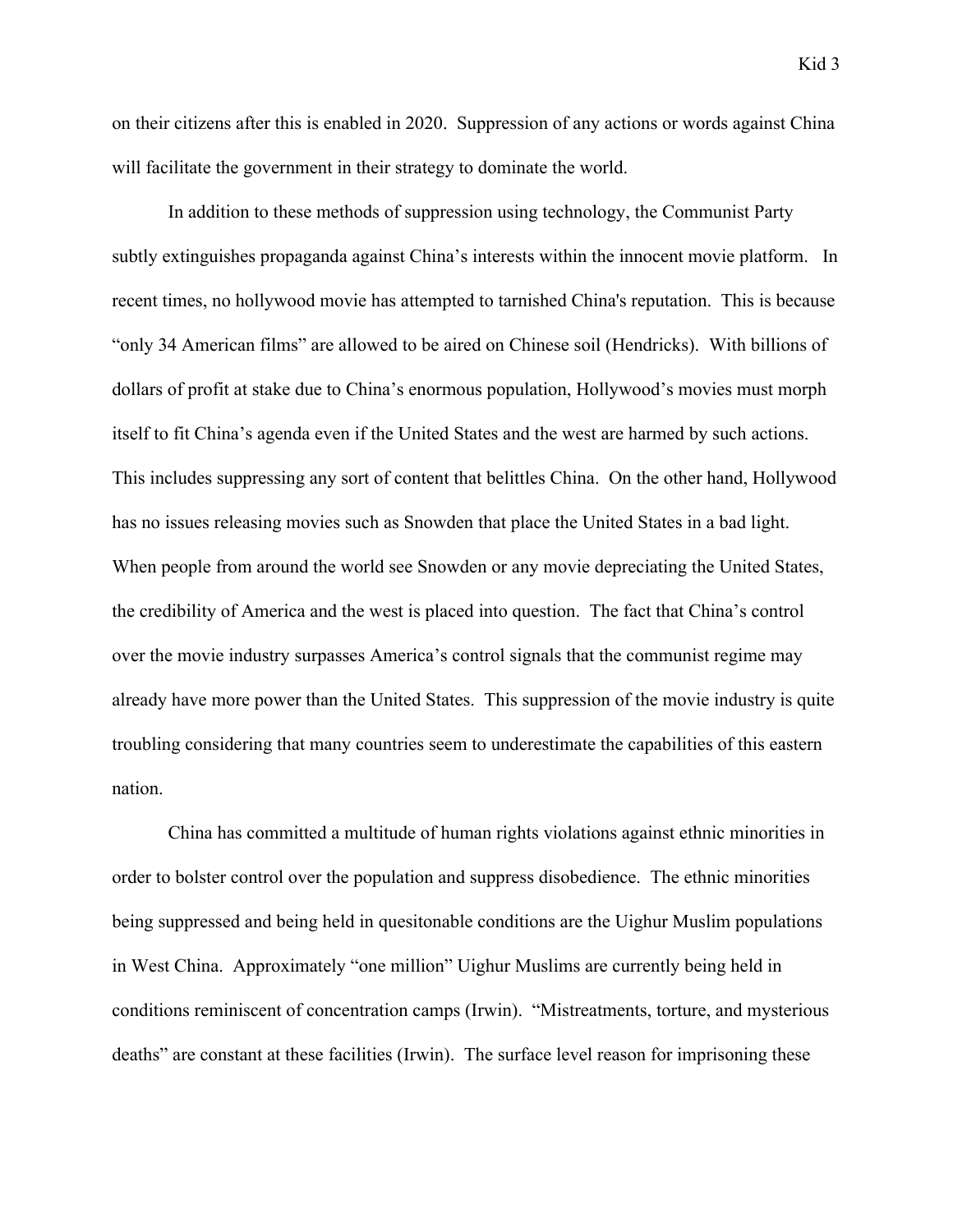non-Chinese individuals is due to a clash between Han Chinese and Uigur Muslims that "left at least 196 dead" in 2009 (Irwin). At first glance, the imprisonment of Uighurs may seem justified; however, the violence was caused by the ongoing migration of Han Chinese into their region. The Uighurs were usually not cooperative with the Chinese government due to mistreatment from the Hans, so the Communist Party thought that replacing their population with more Han Chinese would resolve the issue. Hence, even more Han Chinese soon started pouring into the area, and they too discriminated against the Uighur population. Shortly after, the Uighurs protested the discrimination and mistreatment, but this ended in a massacre. The deaths of so many Han Chinese is not justified, but the imprisonment of one million Uighurs is not within the bounds of morality either. Therefore, the Uighers imprisoned since they were seen as disloyal and different. These types of populations can begin revolutions; moreover, they must be suppressed and kept out of public view. Deleting problem ethnic groups and ethnically unifying the population are key ingredients that lead to less crime and higher stability in China which allow the Communist Party to exercise more control over the population.

In 2015, China has announced a plan named Made in China 2025 that will bolster every countrys' reliance on China while decreasing their own reliance on other countries. In the first phase of this plan, China strives to achieve "70 percent self-sufficiency in high-tech industries" so that reliance on foreign countries can be reduced (McBride and Chatzky). By 2049, the second phase of this plan demands China to morph itself into a self reliant superpower that can produce all necessary tech products within its borders (McBride and Chatzky). Currently, China must import "60 percent" of the world's semiconductors each year while producing only "13 percent" of the world supply (McBride and Chatzky). With China's current reliance on trading,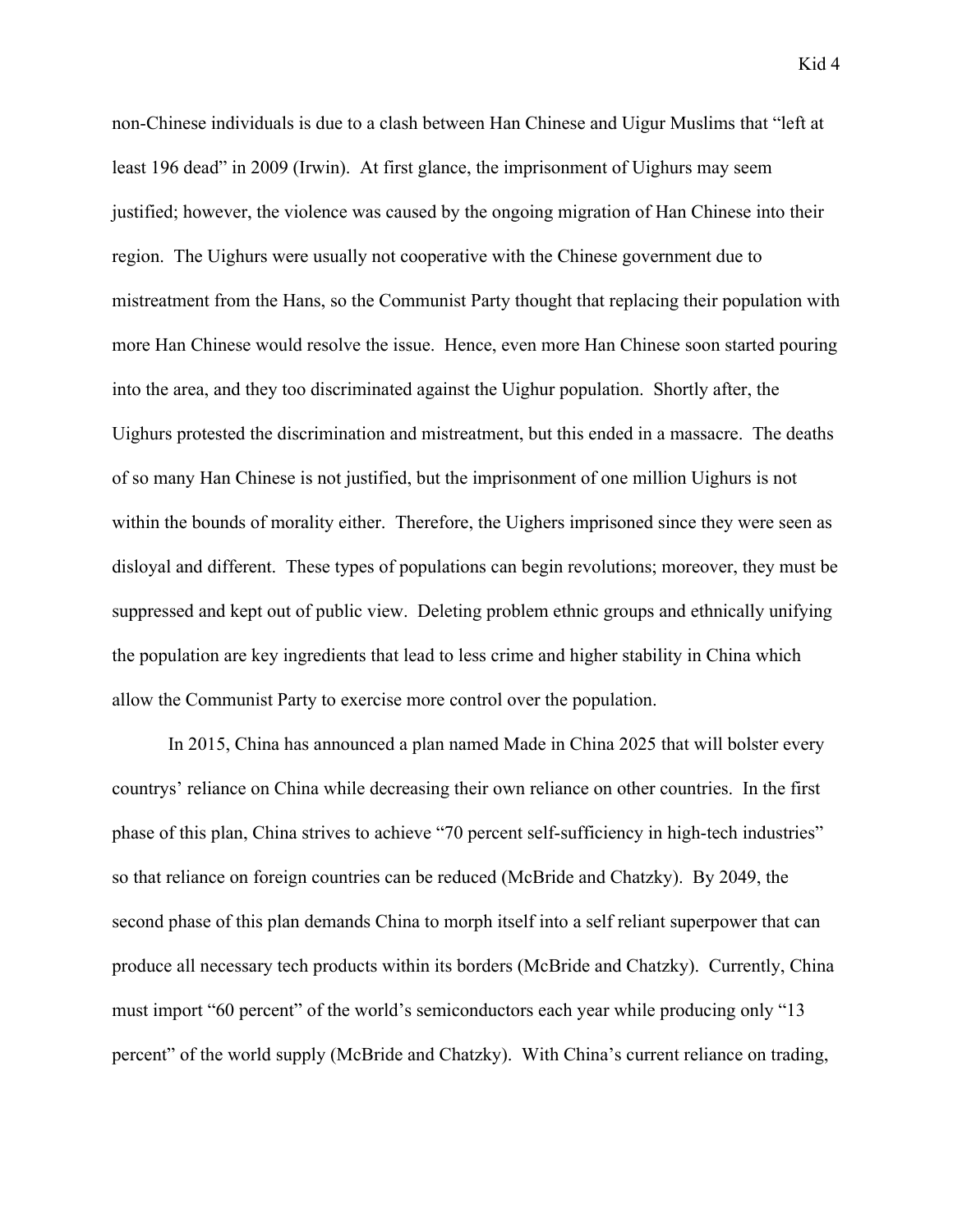this eastern power is not nearly as efficient as possible; therefore, prices may be a little higher as a result. In addition, trade brings about profit for the countries China trades with. With less imports being planned in the future and the cost of goods likely being cut due to this new found efficiency, China can easily outperform and dominate the global market placing many foreign companies out of business. With companies indigenous to countries such as the United States or the United Kingdom out of business, these countries will be coerced to purchase goods and technology from China. Hence, these countries will act as China's puppet so that they can still receive exports from the Communists while still upholding a consumerist lifestyle. By causing self reliance on other consumerist nations, China plans to control the world's most powerful countries so that their interests are pursued.

China must invest abroad in order for world domination to occur. China has been purchasing many ports in Europe spanning from France all the way to Greece (Johnson). To put this into perspective, China owns "about one-tenth of all European port capacity" (Johnson). This is all apart of the Belt and Road Initiative which is basically the 21st century version of the Silk Road (Chatzky and McBride). These ports ensure that Chinese goods will be more efficiently transferred into the European countries. This trade will bolster China's economy and status as a world power due to the massive profits that come from trade. Eventually, this trade will also result in many European nations relying on Chinese goods since many European companies may not be able to compete with China's inexpensive merchandise. In addition to strengthening China's power status, controlling ports can also facilitate any future plans that China could be crafting. For instance, China could perhaps send a portion of their land army within these ports and stage an invasion of the European mainland. Therefore, the Communist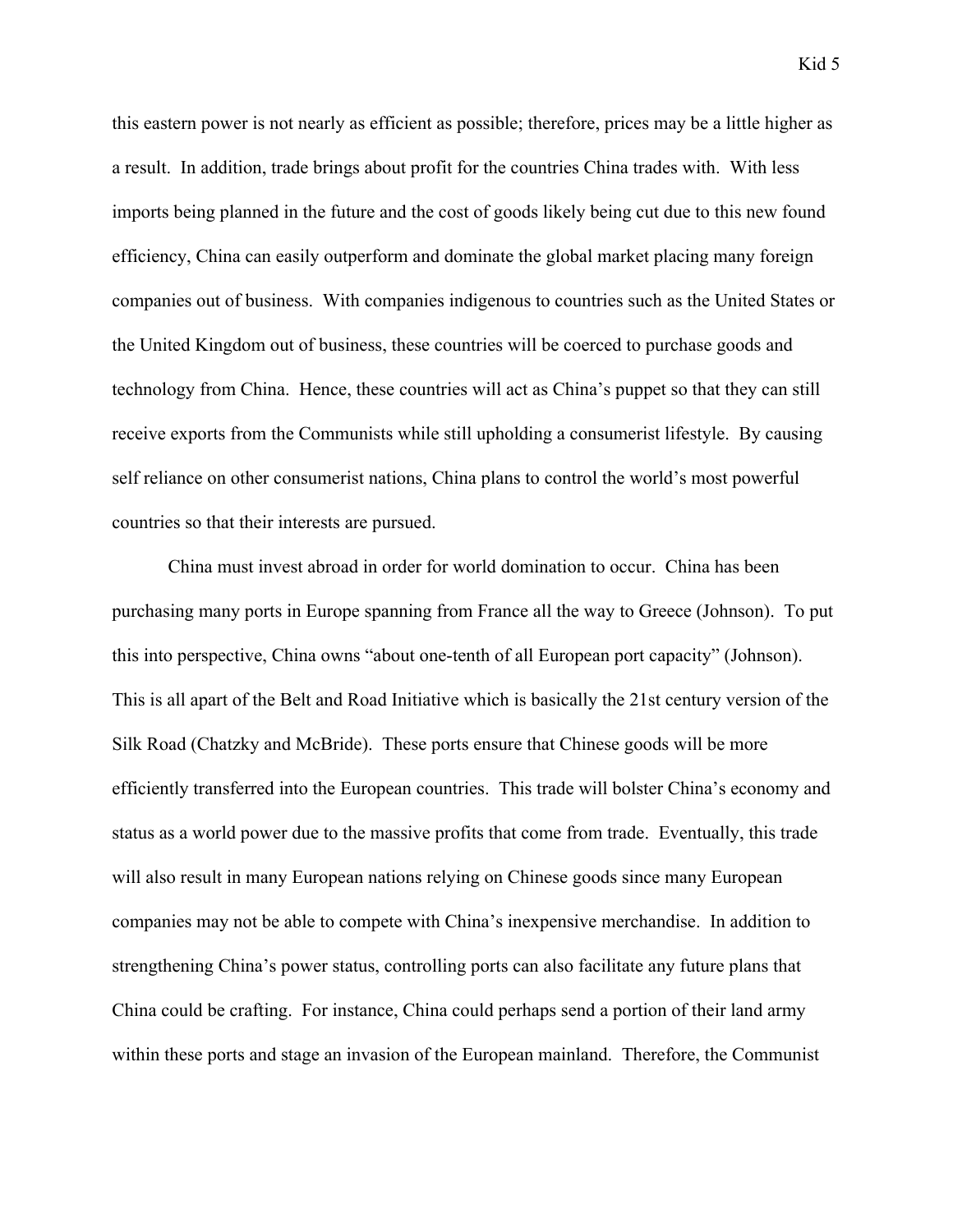Party's control of so many ports of powerful Euporean nations is very concerning for the safety of Europe's population. China's investments in European ports directly facilitates the plan for world domination by further strengthening trade and allowing easy access for Chinese military activity to enter Europe.

Another purpose of China's Belt and Road initiative is to facilitate the growth of infrastructure in developing nations by making massive investments. Unfortunately, many of these nations request absurd amounts of money in loans; therefore, any attempt to repay the debts would be fruitless. For example, Sri Lanka was coerced to lease China the Hambantota Port for 99 years in order to pay back immense debts (Mourdoukoutas). Even though China paid a total of \$1.12 billion dollars to lease the port, Sri Lanka still has not paid off all of its debts to China (Mourdoukoutas). China's reason for debt trapping countries can be for a multitude of reasons. In Sri Lanka's case, the Hambantota Port can be utilized when shipping goods all the way to Europe or India. Since China leases the port, other nations will be powerless to halt any activity within the harbor. In addition, Sri Lanka will be coerced to obediently follow and listen to China's commands or else debts or interest may be risen. Even with this clear example of debt trapping, the worst instances are yet to come. In Europe, Italy has recently signed an investment deal with China that could end in disaster for the European power. If Italy were to fall into the debt trap like Sri Lanka has previously, a Chinese puppet may emerge from the aftermath. The Belt and Road initiative of China has a hidden sinister purpose which is to control more nations under the Chinese regime.

Throughout history, China has constantly been trampled on and constantly been taken advantage of by both neighboring and far away powers. Now, China plans on reversing history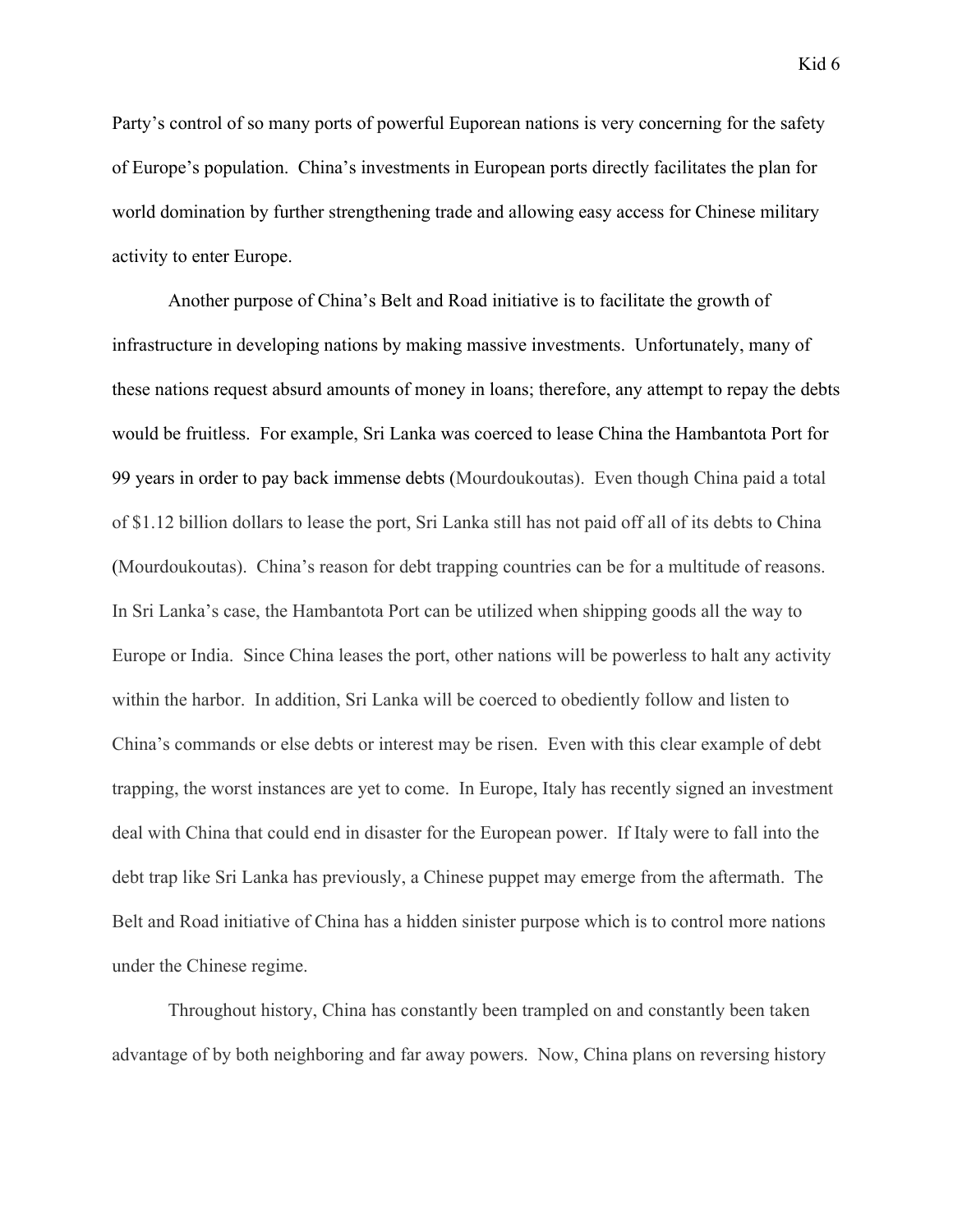and dominating the world themselves. By suppressing people within and outside of China, the Communist Party's rise will be unopposed as more people will be unable to speak up about China's dangerous rise to superpower status. In addition, causing other nations to rely upon China's goods will coerce cooperation in their rise to domination. Lastly, strategically investing in foreign nations strengthens the reliance of participating nations through debt trapping. Though the signs are evident that China is already a global power that shakes the world, many nations are blind to the fact that domination is imminent. Unless actions are taken to halt such a rapid rise to superpower status immediately, the world will be powerless to terminate China's dominance on the world scale.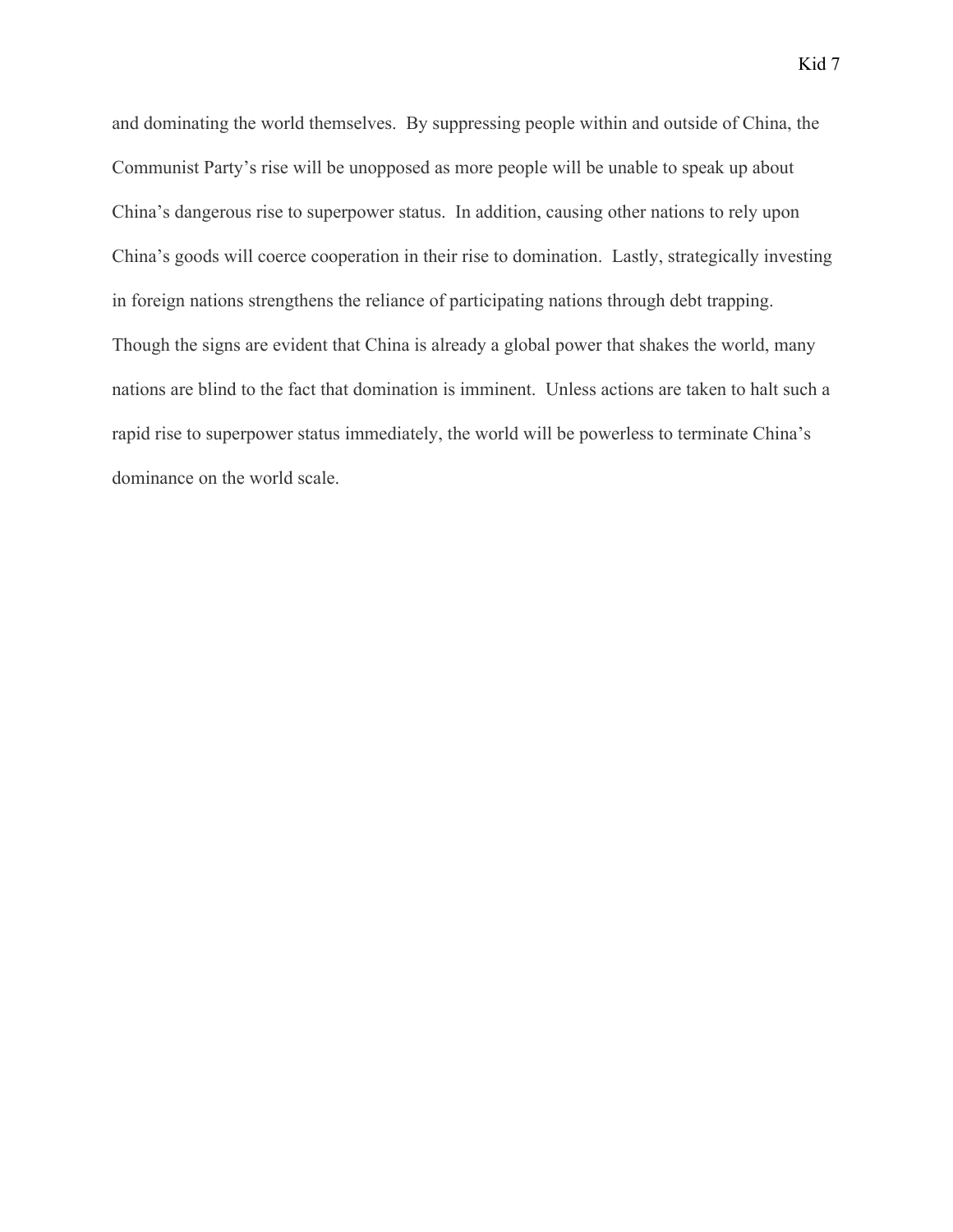## Works Cited

Botsman, Rachel. "Big Data Meets Big Brother as China Moves to Rate Its Citizens." *WIRED*, WIRED UK, 21 Jan. 2019,

www.wired.co.uk/article/chinese-government-social-credit-score-privacy-invasion.

Chatzky, Andrew, and James McBride. "China's Massive Belt and Road Initiative." *Council on Foreign Relations*, Council on Foreign Relations, 21 May 2019, www.cfr.org/backgrounder/chinas-massive-belt-and-road-initiative.

- Hendricks, Scotty. "Wait, What? How Do They Do That?" *Big Think*, 10 Dec. 2018, bigthink.com/politics-current-affairs/china-hollywood-influence?rebelltitem=4#rebelltitem4.
- Irwin, Peter. "The World Needs to Pressure China over the Plight of the Uighurs | Peter Irwin." *The Guardian*, Guardian News and Media, 5 July 2019, www.theguardian.com/commentisfree/2019/jul/05/china-plight-uighurs-xinjiang-beijing-musli m.
- Johnson, Keith. "Why Is China Buying Up Europe's Ports?" *Foreign Policy*, Foreign Policy, 2 Feb. 2018, foreignpolicy.com/2018/02/02/why-is-china-buying-up-europes-ports/.
- McBride, James, and Andrew Chatzky. "Is 'Made in China 2025' a Threat to Global Trade?" *Council on Foreign Relations*, Council on Foreign Relations, www.cfr.org/backgrounder/made-china-2025-threat-global-trade.
- Mourdoukoutas, Panos. "China Could Spoil Sri Lanka's Chance To Become A Breakout Nation Again." *Forbes*, Forbes Magazine, 21 Sept. 2018, www.forbes.com/sites/panosmourdoukoutas/2018/09/20/china-could-spoil-sri-lankas-chance-t

o-become-a-break-out-nation-again/#50760b445889.